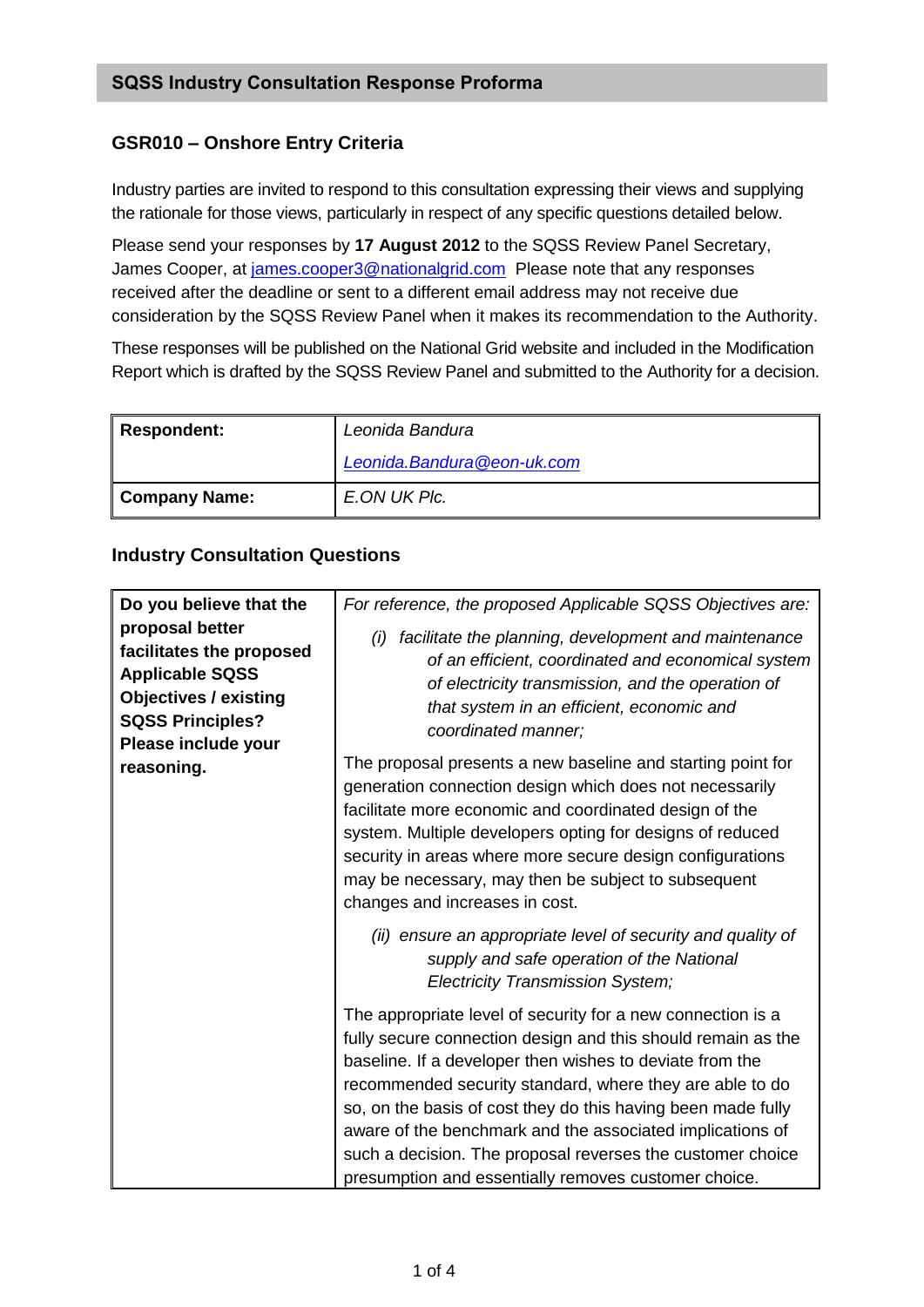|                                                                                                                                                                                                   | Where the customer would like a more secure connection it<br>exposes them to potentially more capital costs and not less<br>as per the current baseline, notwithstanding the current<br>reduction in the security factor used to determine the TNUoS<br>tariff for the generator.                                                                                                                                                                                                                               |
|---------------------------------------------------------------------------------------------------------------------------------------------------------------------------------------------------|-----------------------------------------------------------------------------------------------------------------------------------------------------------------------------------------------------------------------------------------------------------------------------------------------------------------------------------------------------------------------------------------------------------------------------------------------------------------------------------------------------------------|
|                                                                                                                                                                                                   | (iii) facilitate effective competition in the generation and<br>supply of electricity, and (so far as consistent<br>therewith) facilitating such competition in the<br>distribution of electricity; and                                                                                                                                                                                                                                                                                                         |
|                                                                                                                                                                                                   | By dictating the options for connection this may have<br>implications for certain types for generators based on load<br>factor and undermines competition.                                                                                                                                                                                                                                                                                                                                                      |
|                                                                                                                                                                                                   | facilitate electricity Transmission Licensees to comply<br>(iv)<br>with their obligations under EU law.                                                                                                                                                                                                                                                                                                                                                                                                         |
|                                                                                                                                                                                                   | The SQSS Principles are:                                                                                                                                                                                                                                                                                                                                                                                                                                                                                        |
|                                                                                                                                                                                                   | (i) development, maintenance and operation of an<br>efficient, economical and coordinated system of<br>electricity transmission;                                                                                                                                                                                                                                                                                                                                                                                |
|                                                                                                                                                                                                   | see above                                                                                                                                                                                                                                                                                                                                                                                                                                                                                                       |
|                                                                                                                                                                                                   | (ii) ensure an appropriate level of security and quality of<br>supply and safe operation of the National<br>Electricity Transmission System; and                                                                                                                                                                                                                                                                                                                                                                |
|                                                                                                                                                                                                   | see above                                                                                                                                                                                                                                                                                                                                                                                                                                                                                                       |
|                                                                                                                                                                                                   | (iii) facilitating effective competition in the generation and<br>supply of electricity                                                                                                                                                                                                                                                                                                                                                                                                                         |
|                                                                                                                                                                                                   | see above                                                                                                                                                                                                                                                                                                                                                                                                                                                                                                       |
| Do you support the<br>proposed<br>implementation<br>approach? If not, please<br>state why and provide an<br>alternative suggestion<br>where possible.                                             | The implementation approach is not clear in the Final Report.<br>No timeline for implementation is provided or whether the<br>proposals would have retrospectivity. If the proposals were to<br>be implemented retrospectively, this would have significant<br>financial implications for those generators that have opted for<br>fully secure connection designs and could be akin to reverting<br>back to a deep charging methodology, subject to the<br>development of the associated charging arrangements. |
| <b>Minimum System</b><br><b>Connections for</b><br><b>Generation Connections</b><br>- do you agree that the<br>proposed modification<br>meets the principles<br>and/or objectives of the<br>SQSS? | As above                                                                                                                                                                                                                                                                                                                                                                                                                                                                                                        |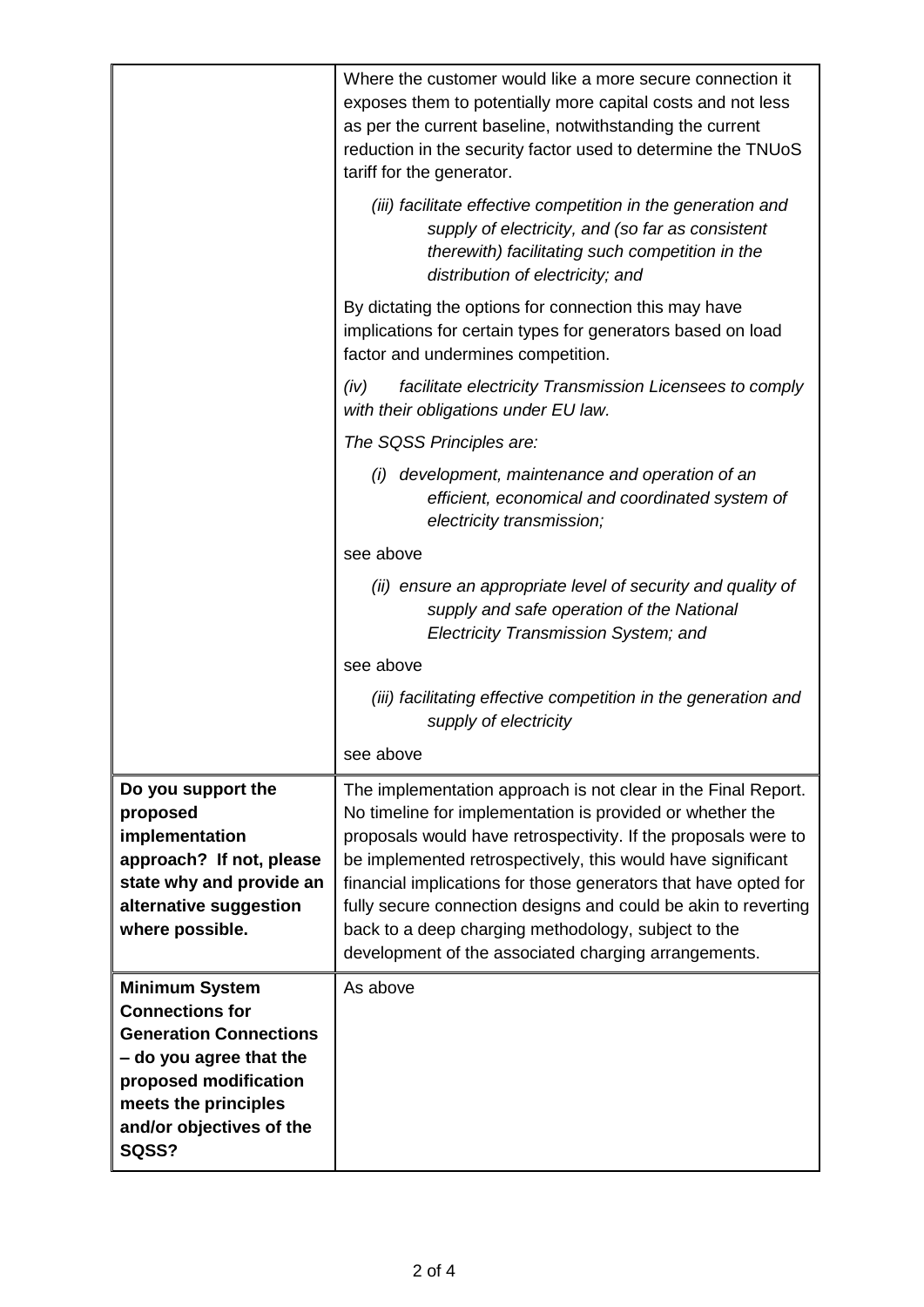| <b>Minimum System</b><br><b>Connections for</b><br><b>Generation Connections</b><br>- do you have any<br>comments on possible<br>commercial implications<br>that you would wish the<br><b>CUSC Panel to take into</b><br>consideration? Which<br><b>CUSC option would be</b><br>preferable - redefine<br>when compensation<br>should be paid (but with<br>potentially higher<br>TNUoS) or maintain the<br>existing arrangements? | We can see that the proposal perhaps reflects what happens<br>in practice with connection designs, as far as we are aware,<br>and that it is perhaps more transparent in terms of initial<br>connection design. However, the security of connections<br>baseline should remain unchanged as a fully secure<br>connection with user's choice to deviate from this.<br>The proposal implies that additional system security be paid<br>for through deeper connection charging when this should be<br>recovered through TNUoS.<br>If a developer were to contribute to the cost for example of a<br>50km double circuit OHL via capital contributions, what would<br>be the process for apportioning cost if another developer<br>were to connect a few years later?<br>The cost-benefit analysis is looking at total costs and doesn't<br>take individual costs into consideration. As a user it is not<br>possible to make an informed decision unless the associated |
|----------------------------------------------------------------------------------------------------------------------------------------------------------------------------------------------------------------------------------------------------------------------------------------------------------------------------------------------------------------------------------------------------------------------------------|----------------------------------------------------------------------------------------------------------------------------------------------------------------------------------------------------------------------------------------------------------------------------------------------------------------------------------------------------------------------------------------------------------------------------------------------------------------------------------------------------------------------------------------------------------------------------------------------------------------------------------------------------------------------------------------------------------------------------------------------------------------------------------------------------------------------------------------------------------------------------------------------------------------------------------------------------------------------|
|                                                                                                                                                                                                                                                                                                                                                                                                                                  | charging and compensation arrangements for each design<br>are known. It also introduces a distortion in to the market by<br>treating the security of the connection and associated costs<br>differently by generation technology types, of different sizes<br>and load factors.                                                                                                                                                                                                                                                                                                                                                                                                                                                                                                                                                                                                                                                                                      |
| <b>System Resilience for</b><br>generation at single<br>circuit risk - do you<br>agree that the proposals<br>are appropriate and<br>satisfy the principles<br>and/or objectives of the<br>SQSS?                                                                                                                                                                                                                                  | Although a zone system is proposed to minimise the risk to<br>single/double OHLs, this will not be necessary if the current<br>baseline for providing a fully secure connection design in the<br>first instance is not amended.                                                                                                                                                                                                                                                                                                                                                                                                                                                                                                                                                                                                                                                                                                                                      |
| <b>Revision of Selected</b><br>Definitions - do you<br>agree that the proposed<br>modification provide<br>clarity and better meets<br>the principles and/or<br>objectives of the SQSS?                                                                                                                                                                                                                                           | Yes, we agree that the proposed modifications to selected<br>definitions better meet the objectives/ principles of the SQSS.                                                                                                                                                                                                                                                                                                                                                                                                                                                                                                                                                                                                                                                                                                                                                                                                                                         |
| <b>Standard Connection</b><br>Schemes - do you agree<br>that the proposed<br>modification provide<br>useful guidance and<br>transparency and satisfy<br>the principles and/or<br>objectives of the SQSS?                                                                                                                                                                                                                         | As mentioned above, the proposal may perhaps be more<br>transparent in terms of initial connection design, however it<br>introduces more complexity in to the connection design<br>process for generators, for example – how are subsequent<br>changes managed regarding third party connections? It also<br>introduces a distortion in to the market by treating the security<br>of the connection and associated costs differently by<br>generation technology types, of different sizes and load<br>factors.                                                                                                                                                                                                                                                                                                                                                                                                                                                      |